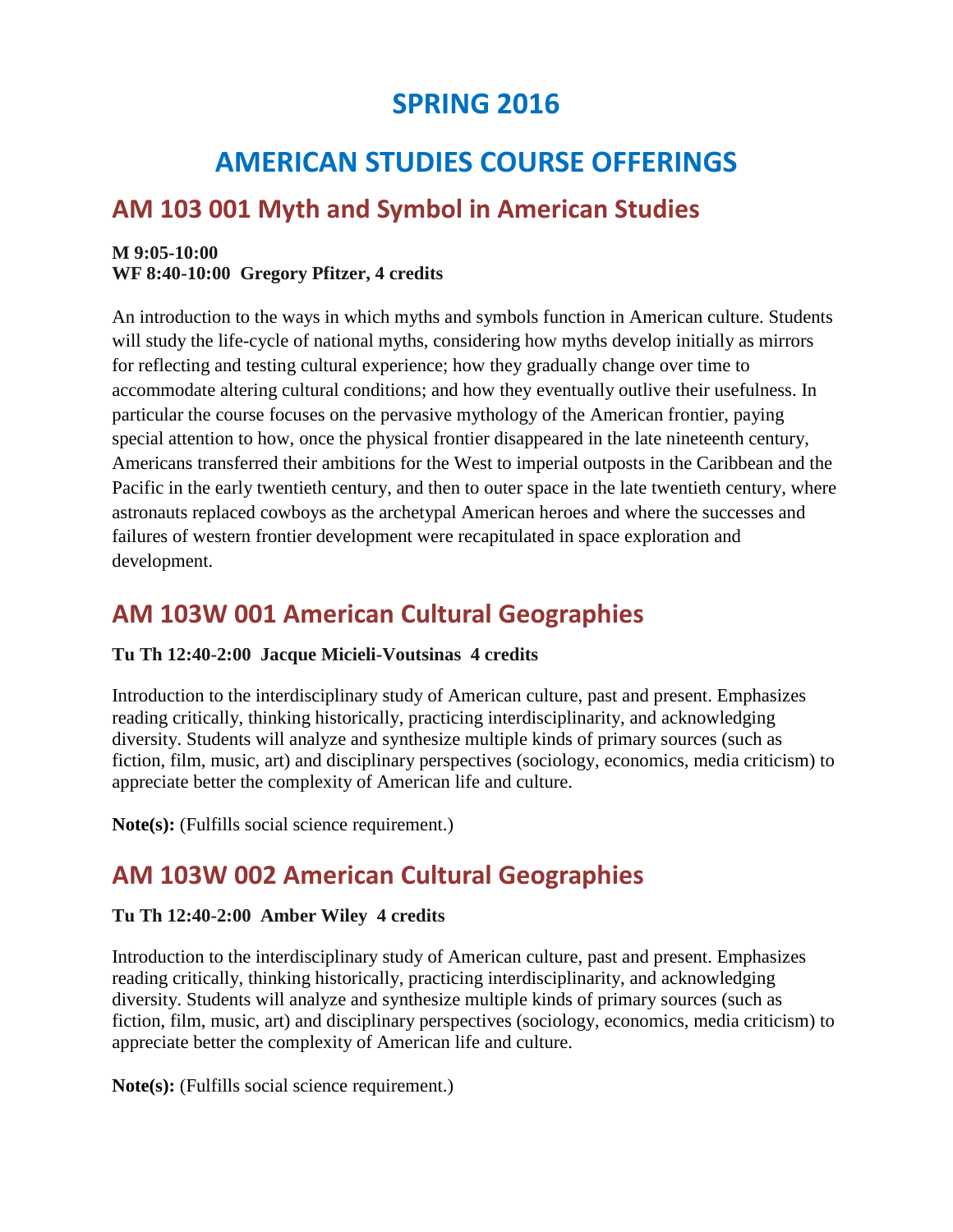# **AM 221 Methods and Approaches**

### **Tu Th 9:10-11:00 Beck Krefting, 4 credits**

An introduction to American studies scholarship, methodologies, and approaches to the study of society and culture in the United States. Course materials include "classics" in American studies as well as the most recent scholarship: the "myth and symbol" school, the culture concept, psychoanalytic methodologies, new literary and feminist critiques, material culture and oral history resources, mass and popular culture analyses, with attention to issues of race, gender, class, and ethnicity throughout. The intent of the course is to offer students a variety of opportunities to sharpen their analytical, research, and writing skills from interdisciplinary and historiographic perspectives.

## **AM 234 001 American Sports/American Culture**

### **Tu Th 11:10-12:30 Daniel Nathan, 4 credits**

A historical examination of 300 years of sport in America as an important expression of culture, conflict, and meaning. Special attention is devoted to the ways in which contemporary sports provide a window into politics, economics, racial and ethnic relations, class formation, and gender identity. Students analyze the ways in which Americans have played, watched, and understood sports and will focus on some of the recurrent cultural values, trends, and symbolism associated with American athletes and public life. **Note(s):** (Fulfills social sciences requirement.)

### **AM 260 001 Museums in American Culture**

### **Tu Th 3:40-5:00 Jacque Micieli-Voutsinas, 3 credits**

What do material objects and cultural relics tell us about individual and collective experiences, past and present? How do people and cultures assemble, preserve, and display objects of cultural significance to form narratives of cultural history, and who or what determines what is "culturally significant"? To answer these and other questions, this course will provide students with an understanding of the material and discursive practices of museums, memorials, and archives in constructing narratives of cultural identity. Focusing on the curatorial processes of material objects and the discourses they shape, produce, and manage about American identity, history, and culture, this course blends hands-on and theoretical approaches and provides students with knowledge of Museum Studies in 20th and 21st century America.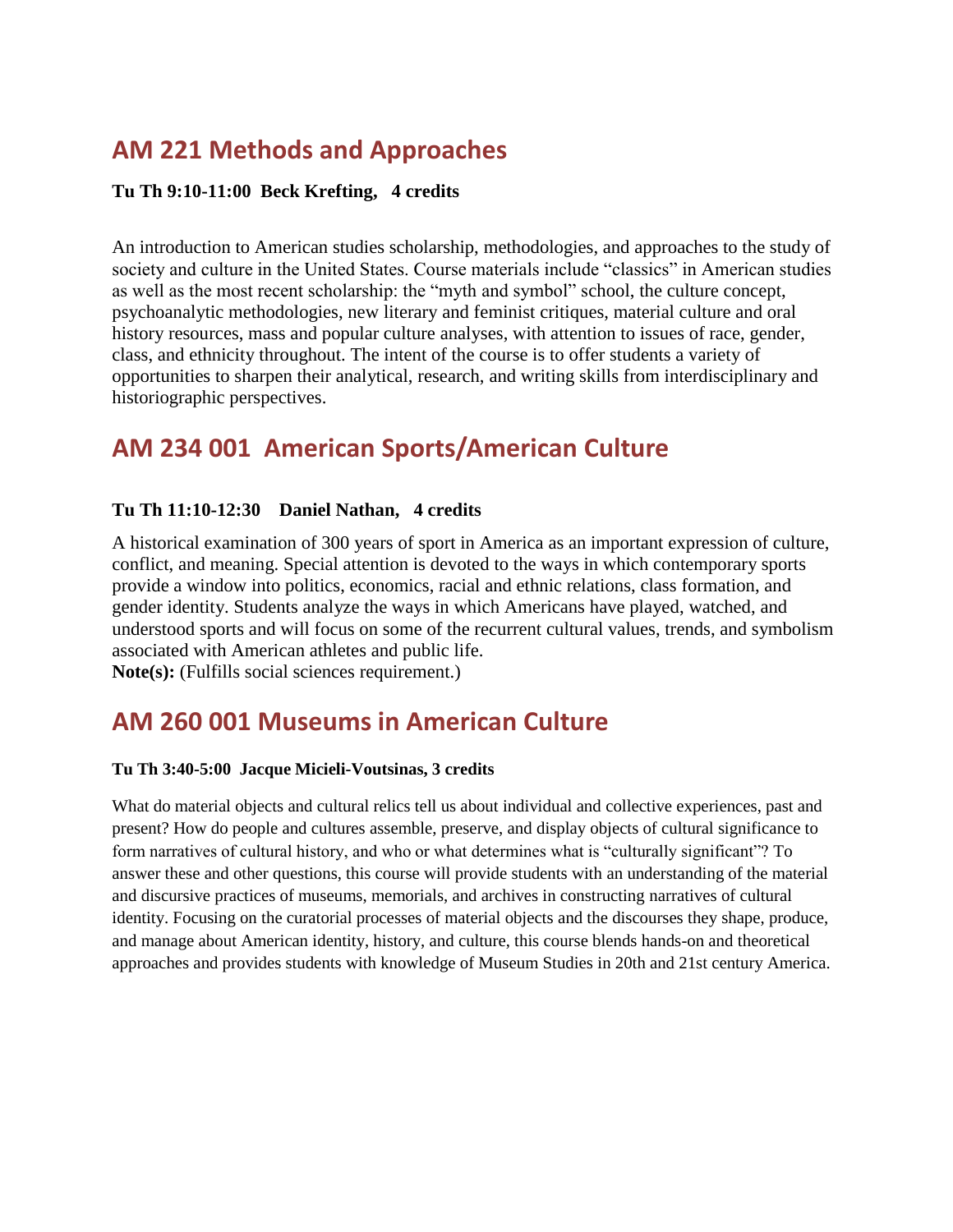## **AM 260X 001 Postwar Hollywood**

#### **Tuesday, 6:30-9:30 Screenings Monday, 6:30-9:30 Claudia Calhoun, 4 credits**

This course covers Hollywood (film and television) and American culture from the end of World War II through the mid-1960s. In this period, the "golden age" of Hollywood moviemaking ended when the allpowerful studio system broke apart. At the same time, the "golden age" of television dawned, as the new medium took its place at the center of American homes and American life.

The U.S. was changing, too: After World War II, America demobilized, suburbanized, and domesticated; the nation emerged as a global superpower and entered into a Cold War; and the country was internally divided over citizens' claims on civil rights. Looking at Hollywood film and U.S. history together, we will see how they enlighten each other – and I expect we will enlighten ourselves, as well.

### **AM 260I 001 Pop History**

#### **WF 10:10-11:30 Greg Pfitzer, 4 credits**

A topical examination of the creation, dissemination, and consumption of "pop"ular history in American culture. The course will examine the ways in which Americans absorb history through vernacular forms of communication, including radio dramatizations (*The Calvalcade of America*); cartoons and comic books (*Classics Illustrated*); television programs (*Time Tunnel* and *Drunk History*); movies (Disney's *Pocahontas*); and living history demonstrations (Civil War re-enactments). The interrelationships among popular, elite and folk history will be explored. **Note(s):**" (Fulfills social science requirement.)

## **AM 260J 001 Diversity in the United States**

### **MW 2:30-3:50 Amber Wiley**

An examination of the ways in which people in the United States try to reconcile the realities of cultural difference with preconceived notions of a unified America and American identity. Students will learn about the United States as a complex, heterogeneous society that has been profoundly shaped by both the connections and conflict implicit in its multicultural heritage. Students will also address interrelationships and tensions that characterize a culturally diverse democracy by examining how accepted cultural traditions intersect with contested themes such as race, the family, adoption, gender, sexuality, and education.

**Note(s):** (Fulfills social sciences requirement; designated as a Cultural Diversity course.)

### **AM 360C 001 The 1960s**

### **M W 4:00-5:50 Gregory Pfitzer, 4 credits**

An interdisciplinary analysis of the decade of the 1950s in America. Using a wide variety of primary and secondary sources, including fiction, film, music, biography, autobiography, poetry, sociology, drama, and social criticism, the course explores the distinctive culture of this decade. It focuses on the ways different groups of Americans experienced the period, studying conformity and consumerism, the beatniks, rock and roll, and the silent generation, as well as the roots of the protest movements and the counterculture of the 1960s.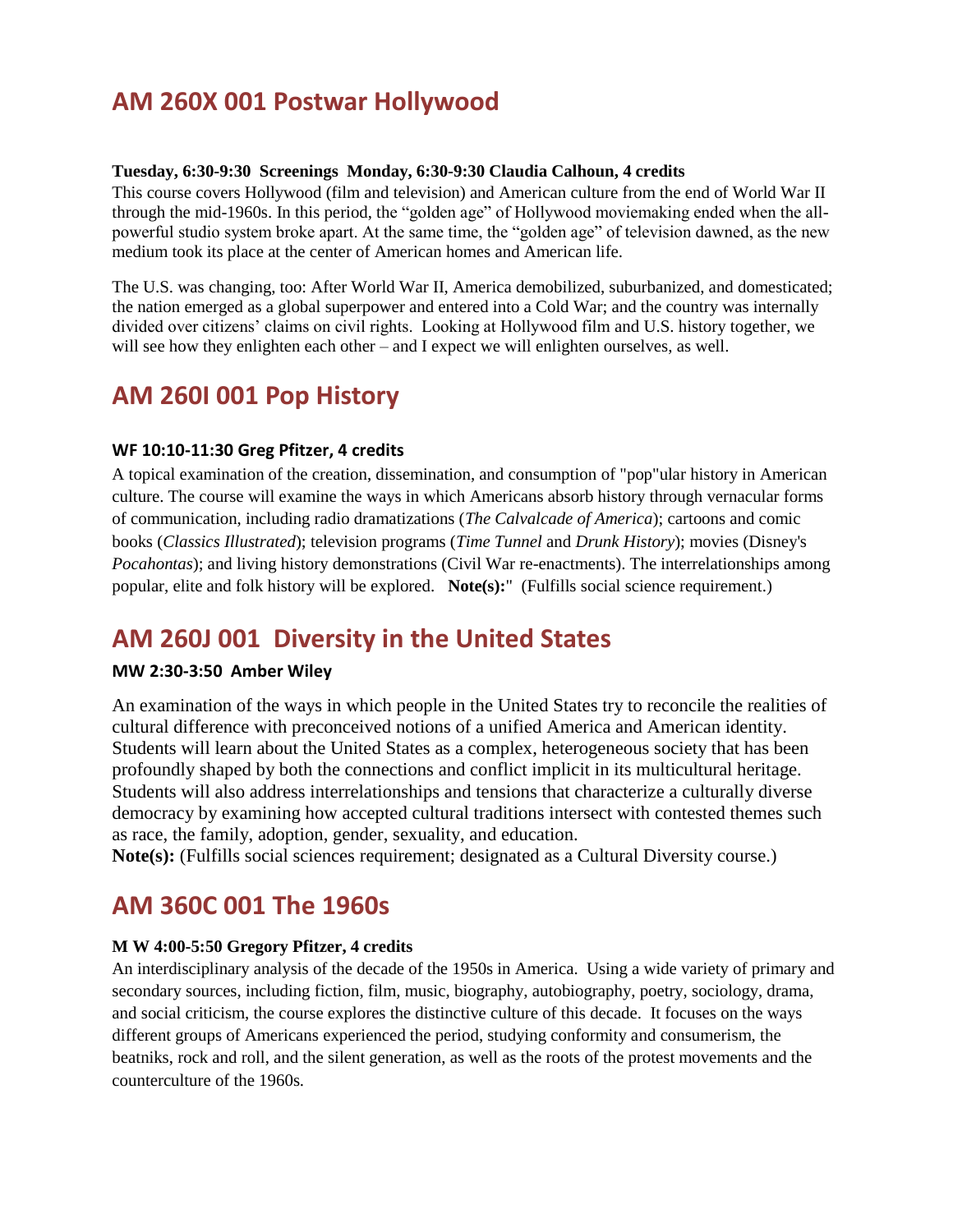### **AM 376 001 AMERICA-POST-SEPTEMBER 11**

### **MW 6:30-9:30 Jacque Micieli-Voutsinas, 3 credits**

The terrorist attacks of September 11, 2001 stand as the defining moment for United States foreign policy and, perhaps more generally, United States culture in the past decade. This course will examine the history of the post-September  $11<sup>th</sup>$  period, asking both what the domestic and foreign policy responses to the attacks have been, how Americans engaged with those events and policies, and how they have been represented in popular culture. As we do so, we will read primary documents from the period, the best recent scholarship, and a range of popular texts that includes graphic novels, long-form journalism, film, and memorials. Our discussions will take seriously the premise that cultural texts do not simply reflect already-extant cultural ideas but rather play a critical role in the production of competing ideas about events, their cultural significance, and their political import. Our goal will be to analyze not only the events of September 11 and the United States' political, military, and cultural response to them but also how those events and responses are significant within larger debates about of race, gender, citizenship, and patriotism in the contemporary United States as well as questions about the United States' role in global affairs. Each week, our focus will be on thoroughly examining key thematic topics central to post-9/11 culture. Among the topic we will discuss are: security and civil liberties, torture and detention, racial profiling, veterans' experiences, imperialism, memory and trauma, foreign policy and military strategy, drones, gender and sexuality.

### **AM 376X Reading the Wire**

#### **WF 12:20-1:40 screening Th 7:00-9:15 Daniel Nathan, 4 credit**

This course is about the critically acclaimed HBO series *The Wire*, which ran for five seasons (2002- 2008) and 60 episodes. Produced by former journalist David Simon, the author of *Homicide: A Year on the Killing Streets* (1991) and, with Edward Burns, *The Corner: A Year in the Life of an Inner-City Neighborhood* (1997), *The Wire* is a remarkable, multi-layered text. Set in Baltimore, it offers a Dickensian (some critics say "Balzac-ian") portrait of a post-industrial, racially divisive, impoverished city in crisis. At the same time, as *Time* puts it, "the series—which, by the way, is also a fantastically realistic cop show—is also funny and the opposite of nihilist, giving everyone from detectives to junkies dignity. Occasionally, it even offers a glimpse of something like hope, which is all the sweeter for being harder earned." A complicated narrative with many recurring characters and interwoven plotlines, *The Wire* is an entertaining, engaging, poignant drama. More important, it is an important work of art and cultural criticism, with many targets: the failed drug war, most obviously, but the show's critique is both broader and deeper than that. At its heart, the show is about failing institutions—local government and politics, public education and the media—and moral decay. Employing an interdisciplinary approach, this class will study *The Wire* from myriad perspectives. It will consider the show's form and politics, which are contested and open to multiple readings. Students will also carefully consider the many contexts (historical, local, national, etc.) in which the show is embedded. Our readings will include Rafael